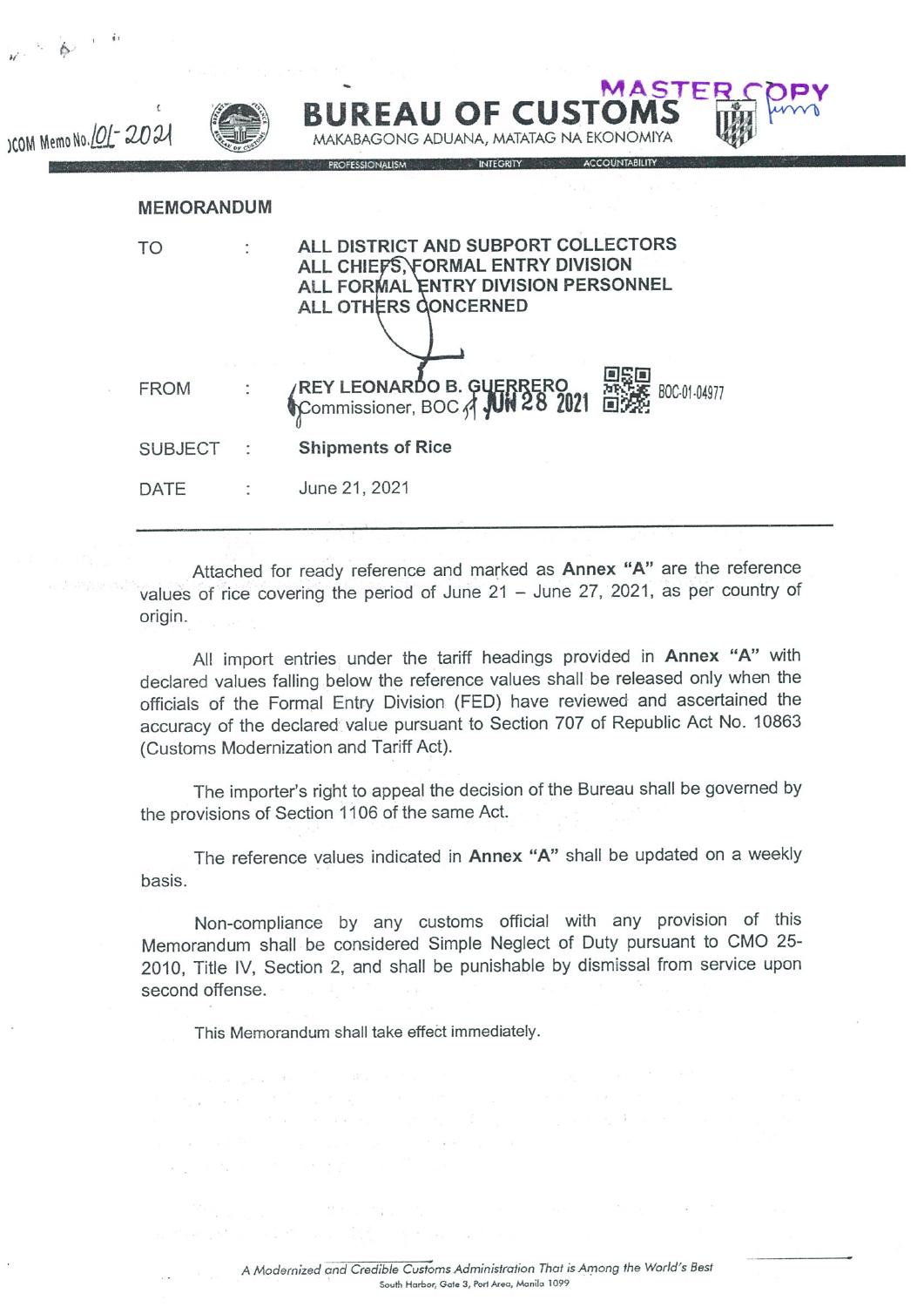OCOM Memo No. 101-2021

 $\frac{1}{\sqrt{2}}\left( \left( \mathbf{x}^{\prime}\right) \right) =\frac{\left( \mathbf{x}^{\prime}\right) \sqrt{2}}{2}$ ANNEX "A" REVISION ORDER NO.: 175 REVISION ORDER DATED: 21 June 2021

 $\mathcal{L}_{\perp}$ 



## REFERENCE VALUE FOR RICE Us\$ Per kg

| <b>RICE</b>                     |                                                                            |                      |                        |  |  |  |
|---------------------------------|----------------------------------------------------------------------------|----------------------|------------------------|--|--|--|
| <b>Tariff</b><br><b>Heading</b> | Commodity                                                                  | Country of<br>Origin | <b>Reference Value</b> |  |  |  |
| 1006                            | Rice.                                                                      |                      |                        |  |  |  |
| 1006.30                         | - Semi-milled or wholly milled rice, whether or not polished or<br>glazed: |                      |                        |  |  |  |
|                                 | - - Glutinous rice:                                                        |                      |                        |  |  |  |
| 1006.3030                       | White Glutinous Rice 10%<br><b>Broken</b>                                  | TH                   | \$0.565                |  |  |  |
|                                 | White Glutinous Rice 10%<br><b>Broken</b>                                  | <b>VN</b>            | \$0.455                |  |  |  |
| 1006.3040                       | - - Hom Mali Rice:                                                         |                      |                        |  |  |  |
|                                 | Hom Mali White Rice 100%<br>Grade B                                        | TH                   | \$0.675                |  |  |  |
|                                 | - - Other:                                                                 |                      |                        |  |  |  |
|                                 | - - - Parboiled Rice:                                                      |                      |                        |  |  |  |
|                                 | Parboiled Milled Rice 100%<br><b>STX</b>                                   | TH                   | \$0.443                |  |  |  |
| 1006.3091                       | Parboiled Milled Rice 100%                                                 | TH                   | \$0.433                |  |  |  |
|                                 | Parboiled Milled Rice 5%<br><b>STX</b>                                     | TH                   | \$0.438                |  |  |  |
|                                 | Parboiled Milled Rice 5%                                                   | TH                   | \$0.428                |  |  |  |
|                                 | Parboiled Milled Rice 5%<br><b>Broken STX</b>                              | PK                   | \$0.443                |  |  |  |
|                                 | Parboiled Milled Rice 15%<br><b>Broken STX</b>                             | PK                   | \$0.433                |  |  |  |
|                                 | Parboilled Milled Rice 5%<br>Broken STX                                    | MM                   | \$0.530                |  |  |  |
|                                 | Super Kernel Parboiled<br>Milled Basmati Rice 2%                           | PK                   | \$0.880                |  |  |  |
|                                 | <b>Traditional Parboiled Milled</b><br>Basmati Rice 2%                     | IN                   | \$1.090                |  |  |  |
|                                 | Pusa Parboiled Milled<br>Basmati Rice 2%                                   | IN                   | \$0.760                |  |  |  |
|                                 | 1121 Parboiled Milled<br>Basmati Rice 2%                                   | IN                   | \$0.770                |  |  |  |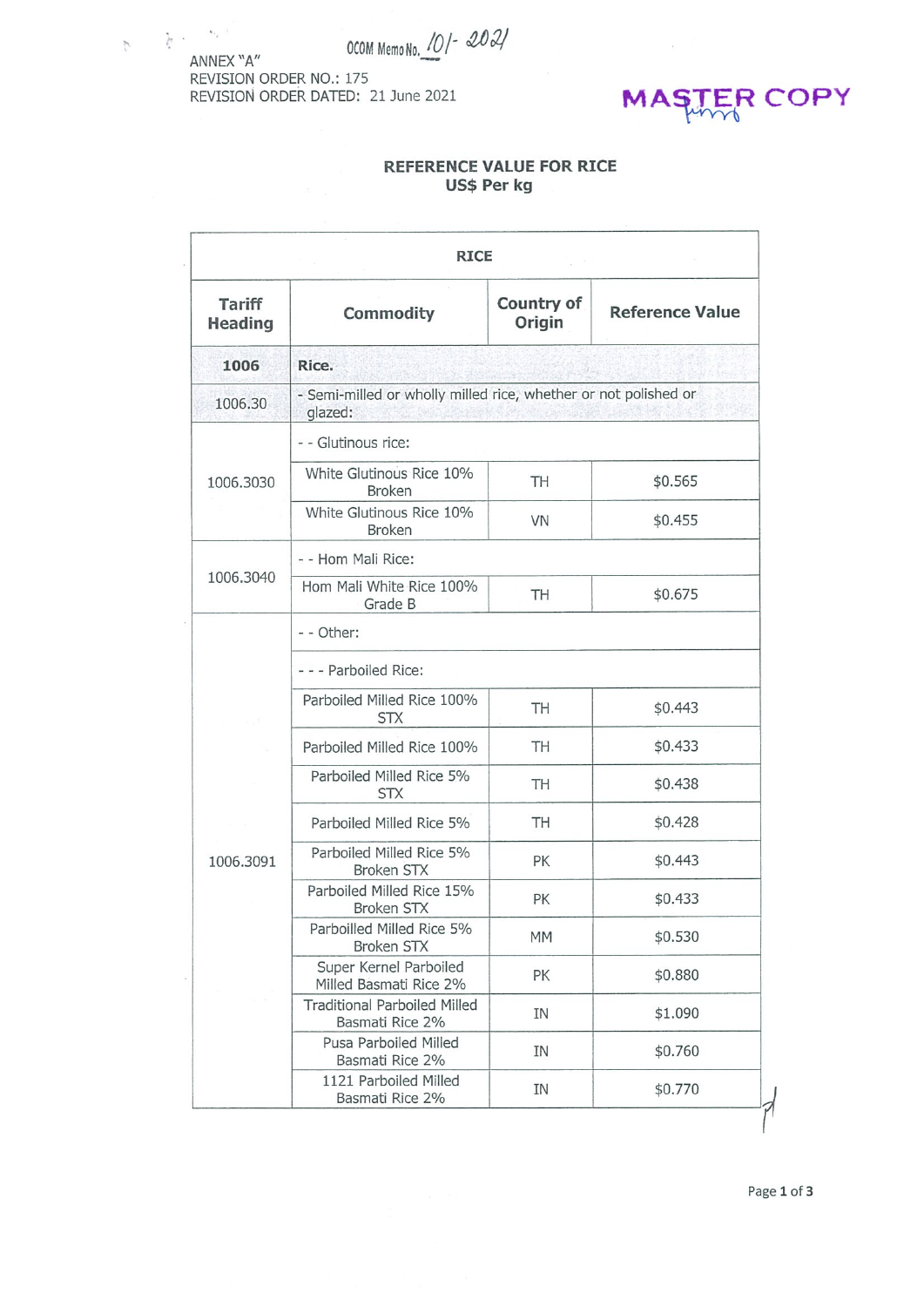OCOM Memo No. 101 - 2021

 $\mathbb{R}^n \times \mathbb{R}^n$ ANNEX "A" REVISION ORDER NO.: 175 REVISION ORDER DATED: 21 June 2021



## REFERENCE VALUE FOR RICE Us\$ Per kg

|            | - - - Other:                          |    |         |
|------------|---------------------------------------|----|---------|
|            | White Rice 100% Grade B               | TH | \$0.440 |
|            | Pathumthani Fragrant 100%<br>Grade B  | TH | \$0.608 |
|            | Super Kernel White Basmati<br>Rice 2% | PК | \$0.848 |
|            | Super Kernel Brown Basmati<br>Rice 2% | PК | \$0.730 |
|            | Traditional White Basmati<br>Rice 2%  | ΙN | \$1.290 |
|            | Traditional Brown Basmati<br>Rice 2%  | ΙN | \$1.080 |
|            | Pusa White Basmati Rice<br>2%         | ΙN | \$0.860 |
|            | Pusa Brown Basmati Rice<br>2%         | ΙN | \$0.730 |
|            | 1121 White Basmati Rice<br>2%         | IN | \$0.906 |
|            |                                       | TH | \$0.430 |
|            |                                       | VN | \$0.445 |
| 1006.30.99 | White Rice 5% Broken                  | PK | \$0.425 |
|            |                                       | IN | \$0.390 |
|            |                                       | MM | \$0.410 |
|            |                                       | TH | \$0.429 |
|            | White Rice 10% Broken                 | VN | \$0.440 |
|            |                                       | PK | \$0.420 |
|            |                                       | TH | \$0.424 |
|            | White Rice 15% Broken                 | VN | \$0.435 |
|            |                                       | PK | \$0.415 |
|            |                                       | TH | \$0.412 |
|            |                                       | VN | \$0.425 |
|            | White Rice 25% Broken                 | PK | \$0.373 |
|            |                                       | IN | \$0.365 |
|            |                                       | MM | \$0.349 |

P